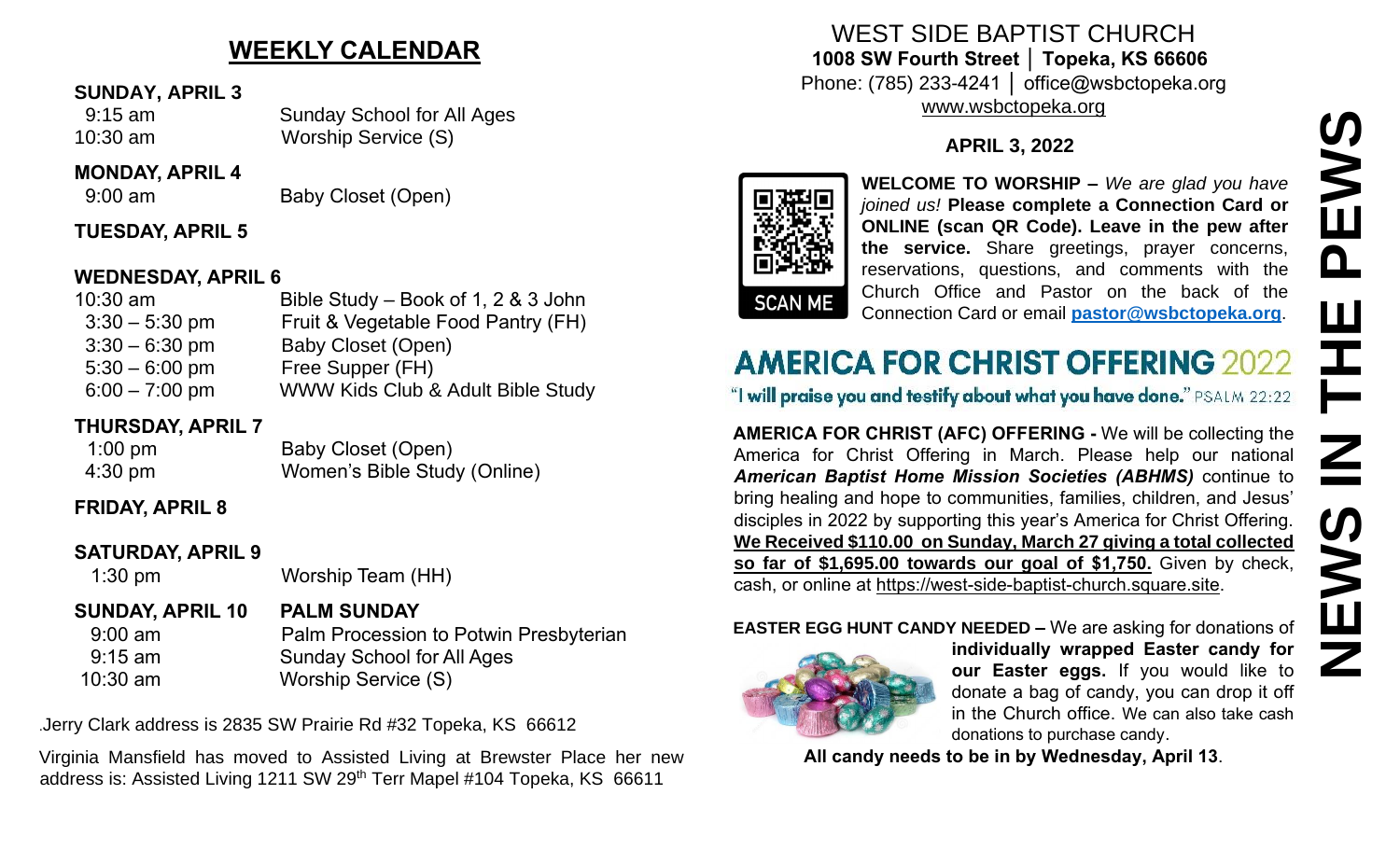**EASTER EGG HUNT** – West Side will sponsor an **Easter Egg Hunt one April 16, 2022, at 1:00 PM at Meadows Elementary School.**  Looking for an Easter Bunny and helpers to hide the eggs at noon prior to the hunt. If you would like to run this event or help, please contact Jack Janway, Coordinator of Outreach.



**EASTER SUNRISE SERVICE** – WSBC will sponsor a Easter Sunrise Service in the **Chapel at Old Prairie Town on Sunday, April 17 at 7:00 AM**. The park will open at 6:30 am. A potluck Easter Breakfast will be served at WSBC at 8:00 AM after the service.

**OGHS UKRAINE RELIEF** - West Side donated \$950.00 this past week toward **Ukraine Relief through the One Great Hour of Sharing Offering (OGHS)**. This initial gift is the collection received the first Sundays in March to help our European partners respond to the needs of refugees, displaced persons, and families suffering from the war. Thank you for giving! You can give to Ukraine Relief online at [https://west-side-baptist-church.square.site](https://west-side-baptist-church.square.site/) or mail your donations to the church. Read more about the work of American Baptist Churches USA on behalf of Ukraine at [https://www.abc-usa.org/2022/03/ukraine-war-refugees-and-the-baptist-response](https://www.abc-usa.org/2022/03/ukraine-war-refugees-and-the-baptist-response-forum-announced-by-abcoflash)[forum-announced-by-abcoflash.](https://www.abc-usa.org/2022/03/ukraine-war-refugees-and-the-baptist-response-forum-announced-by-abcoflash)



**SHAREFEST 2022** - ShareFest is an annual event where churches from Topeka and Shawnee County come together to perform work projects at schools and other non-profit sites. **This year's Sharefest is on April 30th , 8:00 AM - Noon**. Nelda and I have signed up to work at the Southard Campus which includes Capital City HS and the Avondale Academy which are contained within the Hummer Park complex. You may sign up for any listed school or site at [www.sharefesttopeka.com.](http://www.sharefesttopeka.com/) Choose what you wish to do and where you wish to work. If you sign up before April 18th, you can also order a T-shirt. You must be at least 12 years old to sign up. A celebration will be held at all work sites at the end of the work. See Jack Janway, Coordinator of Outreach, for details.

**BACK TO BETHEL** - We will be going to the Bethel Neighborhood Center in Kansas City, KS on **Friday, April 22** to serve a meal and provide a devotional message for their worship service that evening. This is always a lot of fun and it's a special time of service with lots of good memories. We usually leave the church by 4:00pm and transportation is provided. We will return around 8:30pm. If you would be interested in going with us and participating in this worthwhile project, please let me (Jim Goodnow) know at church, or phone: 785-246-1807 or by email: [jim.goodnow@sbcglobal.net](mailto:jim.goodnow@sbcglobal.net)





**Jan Mauck plans to play a special piano prelude "The Palms" on Palm Sunday, April 10 at 10:30 am. Come enjoy her gift!**